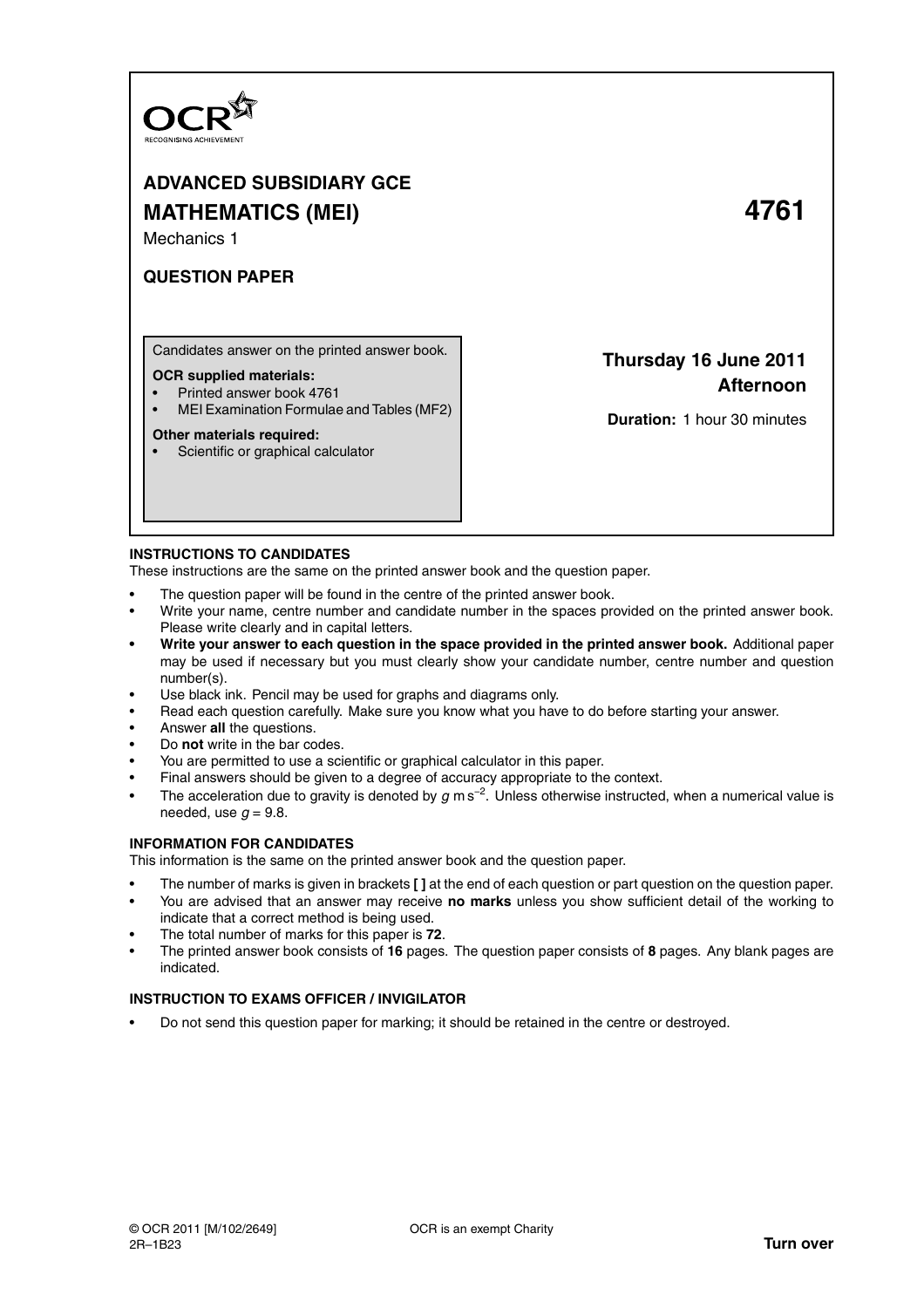# **Section A** (36 marks)

1 A pellet is fired vertically upwards at a speed of 11 m s<sup>-1</sup>. Assuming that air resistance may be neglected, calculate the speed at which the pellet hits a ceiling 2.4 m above its point of projection.

**[3]**

**2** A particle travels with constant acceleration along a straight line. A and B are points on this line 8 m apart.

The motion of the particle is as follows.

- **•** Initially it is at A.
- **•** After 32 s it is at B.
- When it is at B its speed is 2.25 m s<sup>-1</sup> and it is moving away from A.

In either order, calculate the acceleration and the initial velocity of the particle, making the directions clear. **[5]**

3 Force F is 
$$
\begin{pmatrix} -2 \\ 3 \\ -4 \end{pmatrix}
$$
 N, force G is  $\begin{pmatrix} -6 \\ y \\ z \end{pmatrix}$  N and force H is  $\begin{pmatrix} 3 \\ -5 \\ -1 \end{pmatrix}$  N.

**(i)** Given that **F** and **G** act in parallel lines, find *y* and *z*.  $[2]$ 

Forces **F** and **H** are the only forces acting on an object of mass 5 kg.

- **(ii)** Calculate the acceleration of the object. Calculate also the magnitude of this acceleration. **[5]**
- 4 Fig. 4 shows a block of mass 15 kg on a smooth plane inclined at 20° to the horizontal. The block is held in equilibrium by a horizontal force of magnitude *P* N.



**Fig. 4**

- **(i)** Show all the forces acting on the block. **[2]**
- **(ii)** Calculate *P*. **[3]**
- **5** A small object is projected over horizontal ground from a point O at ground level and makes a loud noise on landing. It has an initial speed of  $30 \text{ m s}^{-1}$  at  $35°$  to the horizontal.

Assuming that air resistance on the object may be neglected and that the speed of sound in air is 343 m s<sup>−</sup><sup>1</sup> , calculate how long after projection the noise is heard at O. **[8]**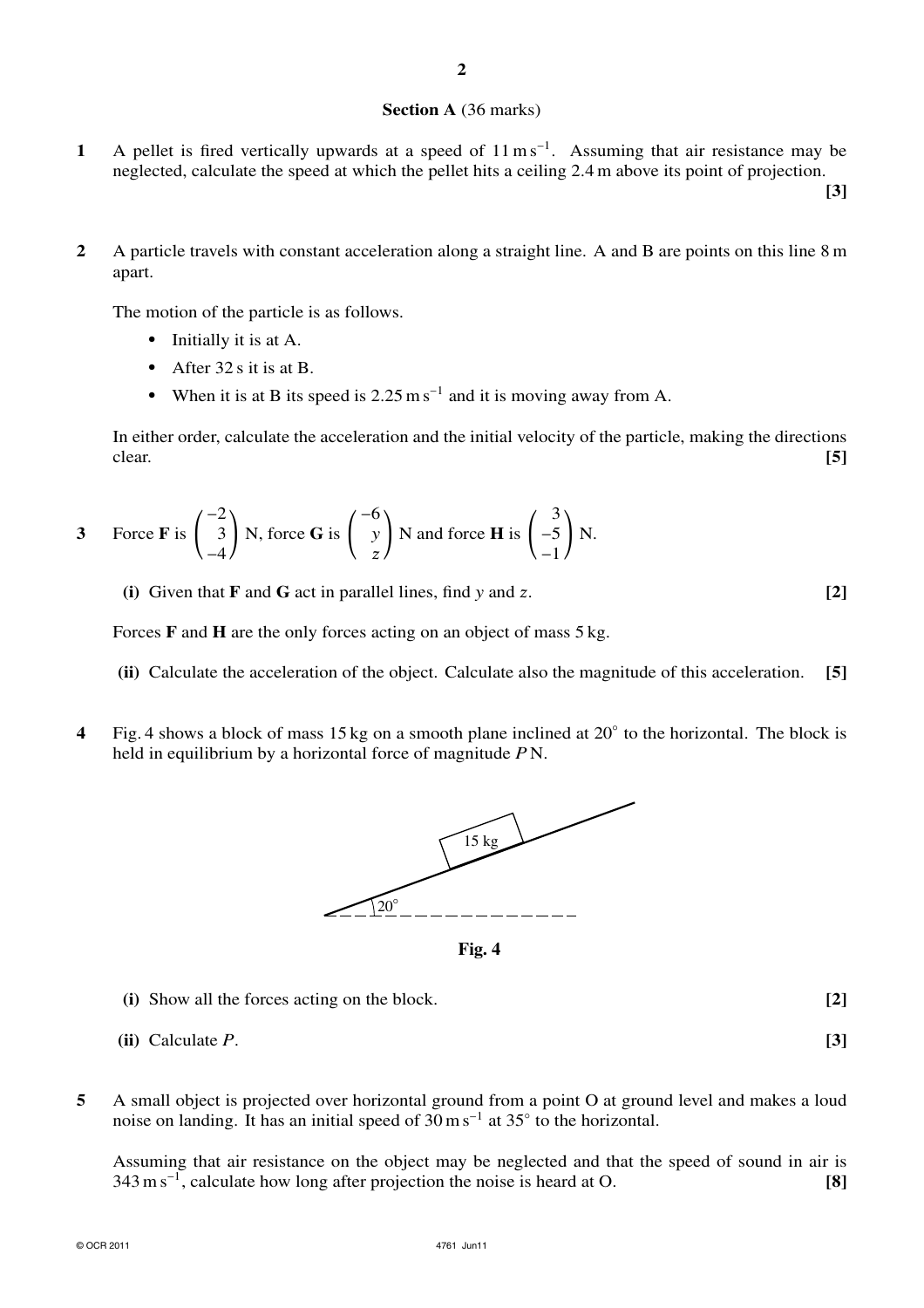**6** In this question, **i** and **j** are unit vectors east and north respectively. Position vectors are with respect to an origin O. Time *t* is in seconds.

A skater has a constant acceleration of  $-2j$  m s<sup>-2</sup>. At  $t = 0$ , his velocity is 4**i**m s<sup>-1</sup> and his position vector is 3**j** m.

- **(i)** Find expressions in terms of *t* for the velocity and the position vector of the skater at time *t*. **[5]**
- **(ii)** Calculate as a bearing the direction of motion of the skater when *t* = 2.5. **[3]**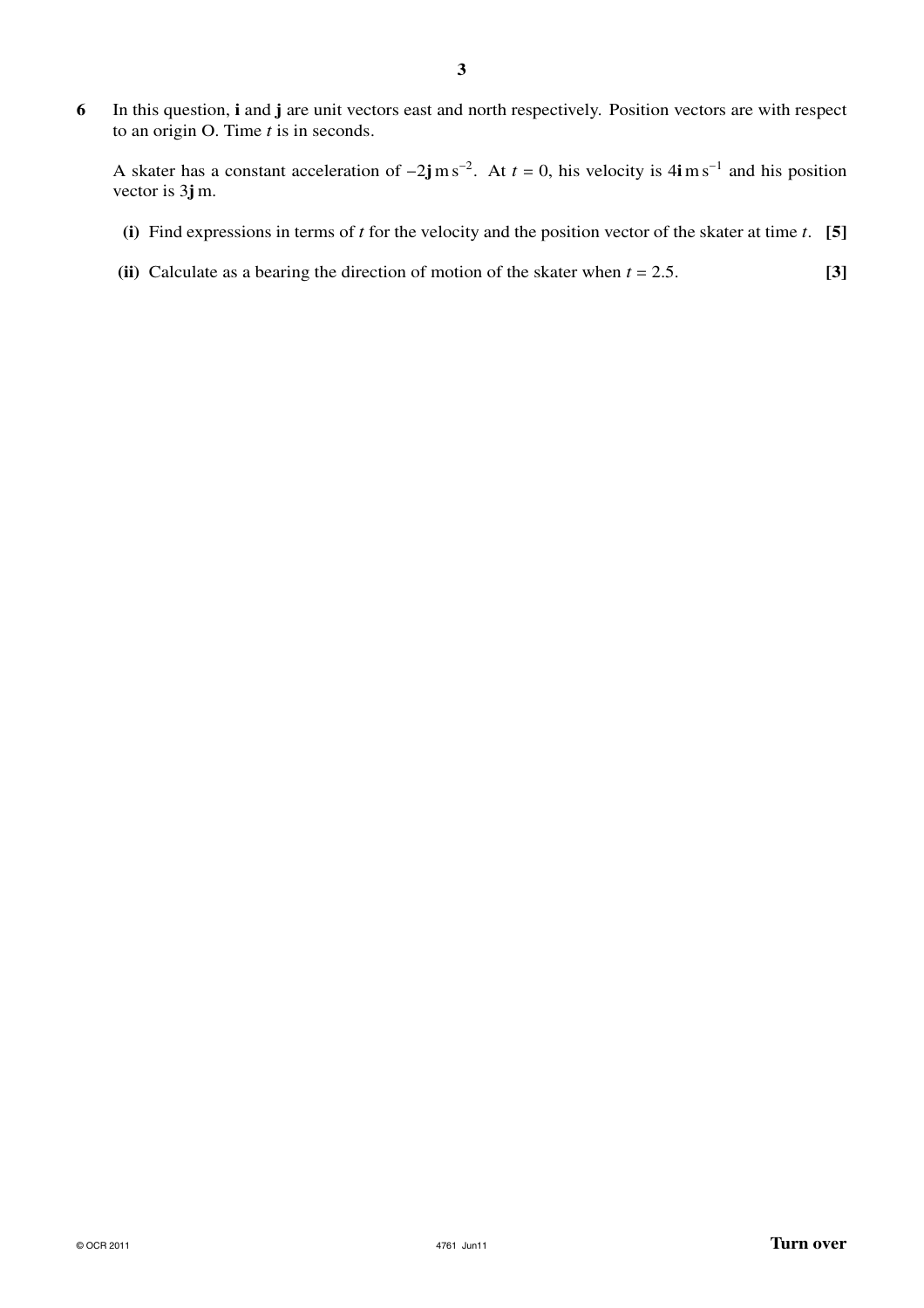### **Section B** (36 marks)

**7** A ring is moving on a straight wire. Its velocity is *v*m s<sup>−</sup><sup>1</sup> at time *t* seconds after passing a point Q. Model A for the motion of the ring gives the velocity-time graph for  $0 \le t \le 6$  shown in Fig. 7.



Use model A to calculate the following.

- **(i)** The acceleration of the ring when  $t = 0.5$ . **[2]**
- **(ii)** The displacement of the ring from Q when

(A) 
$$
t = 2
$$
,  
\n(B)  $t = 6$ . [5]

In an alternative model B, the velocity of the ring is given by  $v = 2t^2 - 14t + 20$  for  $0 \le t \le 6$ .

- **(iii)** Calculate the acceleration of the ring at  $t = 0.5$  as given by model B. **[3]**
- (iv) Calculate by how much the models differ in their values for the least *v* in the time interval  $0 \le t \le 6$ .  $0 \le t \le 6.$  [4]
- **(v)** Calculate the displacement of the ring from Q when *t* = 6 as given by model B. **[4]**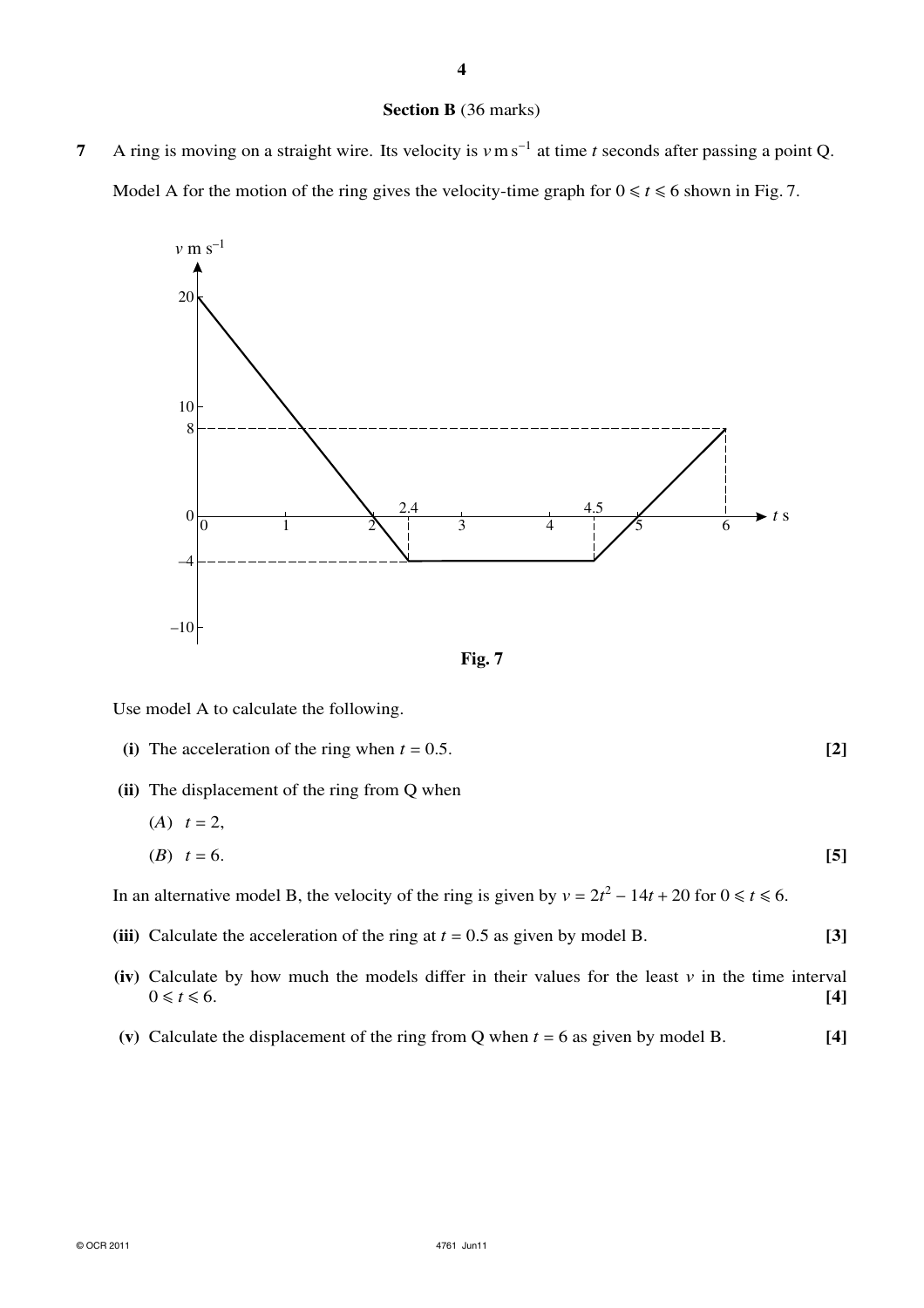**8** A trolley C of mass 8 kg with rusty axle bearings is initially at rest on a horizontal floor.

The trolley stays at rest when it is pulled by a horizontal string with tension 25 N, as shown in Fig. 8.1.





**(i)** State the magnitude of the horizontal resistance opposing the pull. **[1]**

A second trolley D of mass 10 kg is connected to trolley C by means of a light, horizontal rod.

The string now has tension 50 N, and is at an angle of  $25^\circ$  to the horizontal, as shown in Fig. 8.2. The two trolleys stay at rest.



**Fig. 8.2**

- **(ii)** Calculate the magnitude of the total horizontal resistance acting on the two trolleys opposing the pull. **[2]**
- **(iii)** Calculate the normal reaction of the floor on trolley C. **[3]**

The axle bearings of the trolleys are oiled and the total horizontal resistance to the motion of the two trolleys is now 20 N. The two trolleys are still pulled by the string with tension 50 N, as shown in Fig. 8.2.

**(iv)** Calculate the acceleration of the trolleys. **[3]**

In a new situation, the trolleys are on a slope at  $5^\circ$  to the horizontal and are initially travelling down the slope at  $3 \text{ m s}^{-1}$ . The resistances are 15 N to the motion of D and 5 N to the motion of C. There is no string attached. The rod connecting the trolleys is parallel to the slope. This situation is shown in Fig. 8.3.



**Fig. 8.3**

**(v)** Calculate the speed of the trolleys after 2 seconds and also the force in the rod connecting the trolleys, stating whether this rod is in tension or thrust (compression). **[9]**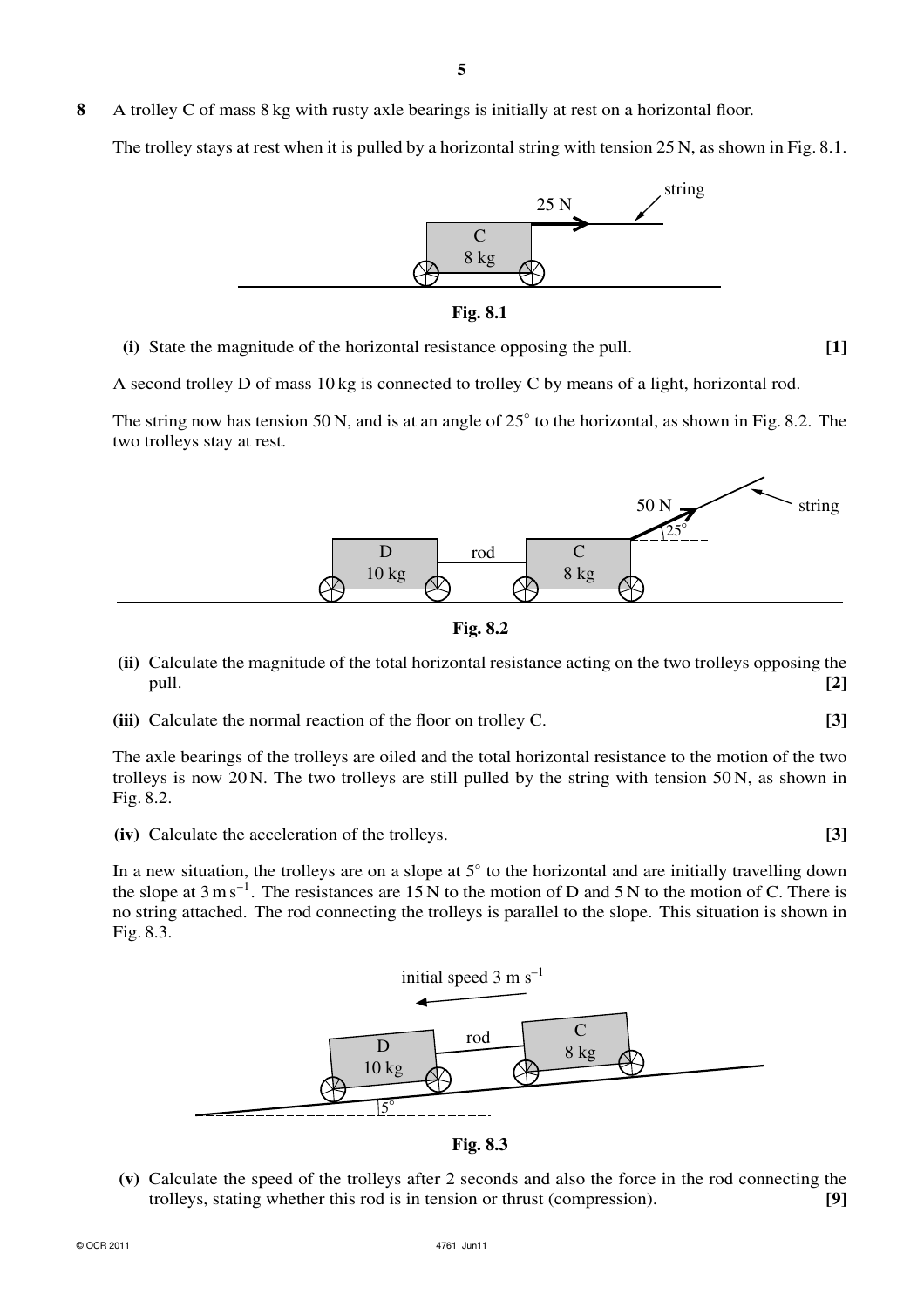# **BLANK PAGE**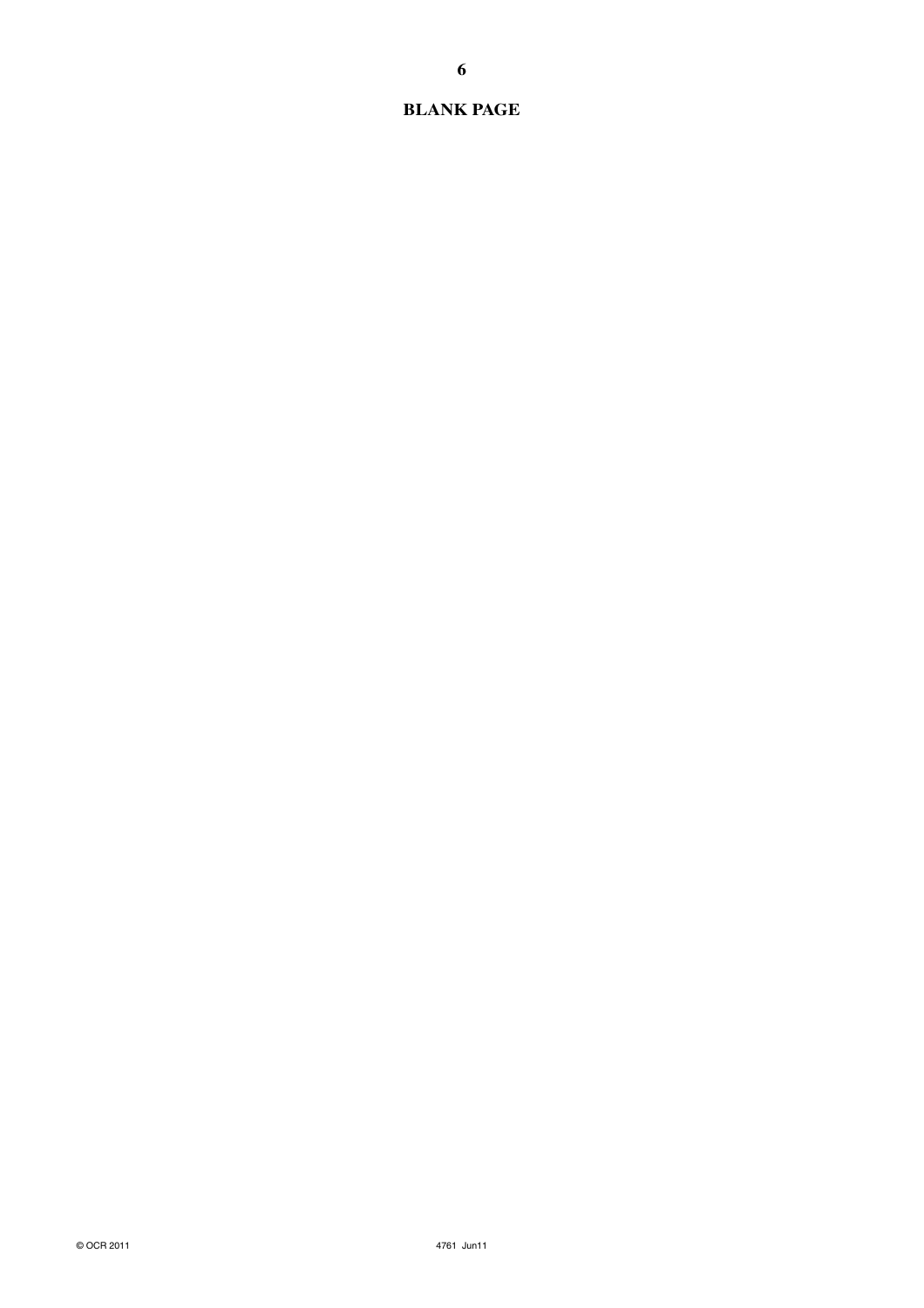# **BLANK PAGE**